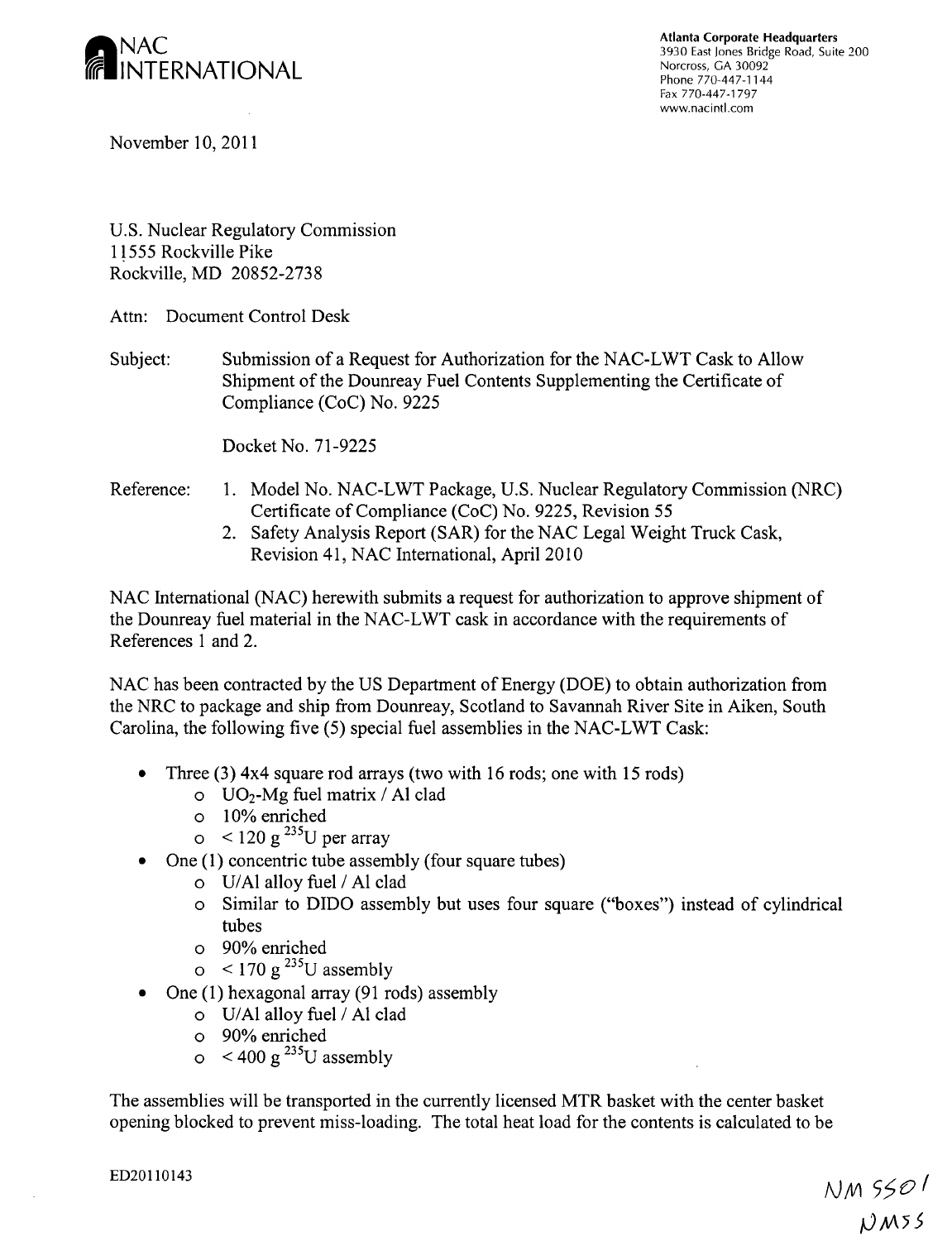

U.S. Nuclear Regulatory Commission November 10, 2011 Page 2

<3 watts (1998 data). The heaviest assembly weighs <11 pounds versus the currently licensed 80-lb per cell content weight limit. Contents may be contained in stainless steel and/or aluminum canisters to facilitate handling during loading and unloading. Optionally, the four fuel tube assembly may be separated and loaded into two basket openings. Spacers will be used to minimize axial movement.

Since the herein described contents are significantly below the currently licensed MTR fuel payload (weight, basket heat load, neutron and gamma source, and Curie content of the MTR basket), NAC performed a source comparison and developed technical justification for the structural, thermal, criticality and shielding disciplines. See Attachment 1 for the technical justification. A copy of the NAC proprietary calculation package and associated data files contained on DVD electronic media are included in a separate sealed envelope. An affidavit pursuant to 10 CFR 2.3 90 executed by Mr. Thomas Danner, Vice President, Engineering is enclosed.

Due to uncertainty of the shipment schedule, NAC hereby requests that the letter authorization issued in response to this correspondence be valid for a period of two years from the date of issuance. Should the licensing basis (References 1 and/or 2) change prior to the shipment taking place, NAC will communicate its need for an extension of the validity, or modification of the references of the letter authorization in a timely manner.

If you have any comments or questions, please contact me on my direct line at 678-328-1274.

Sincerely,

AnkyLtable

Anthony L. Patko Director, Licensing Engineering

Attachment 1 - Dounreay Fuel Shipment Technical Justification

Enclosures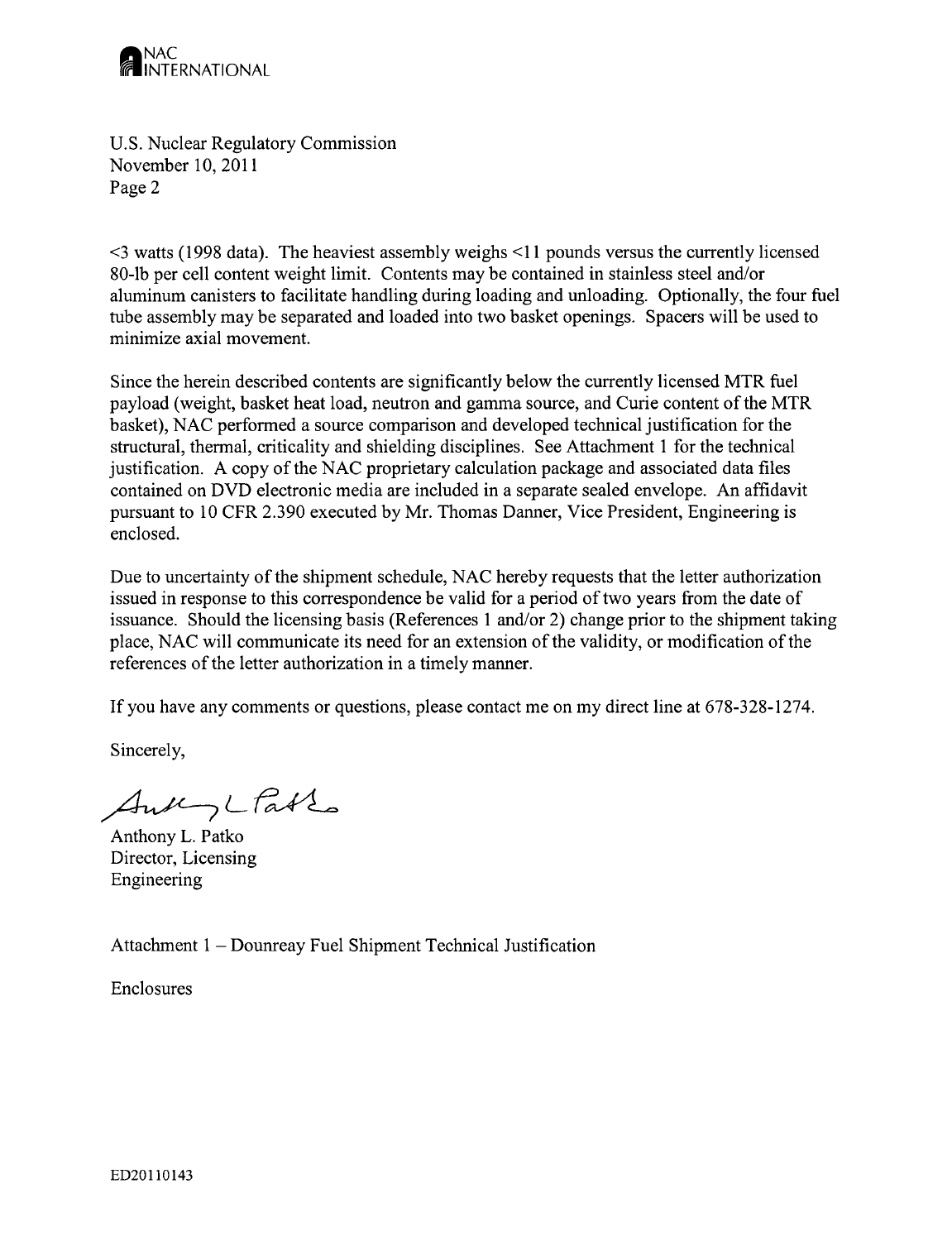

# Attachment 1

# Dounreay Fuel Shipment

 $\sim 10$ 

# Technical Justification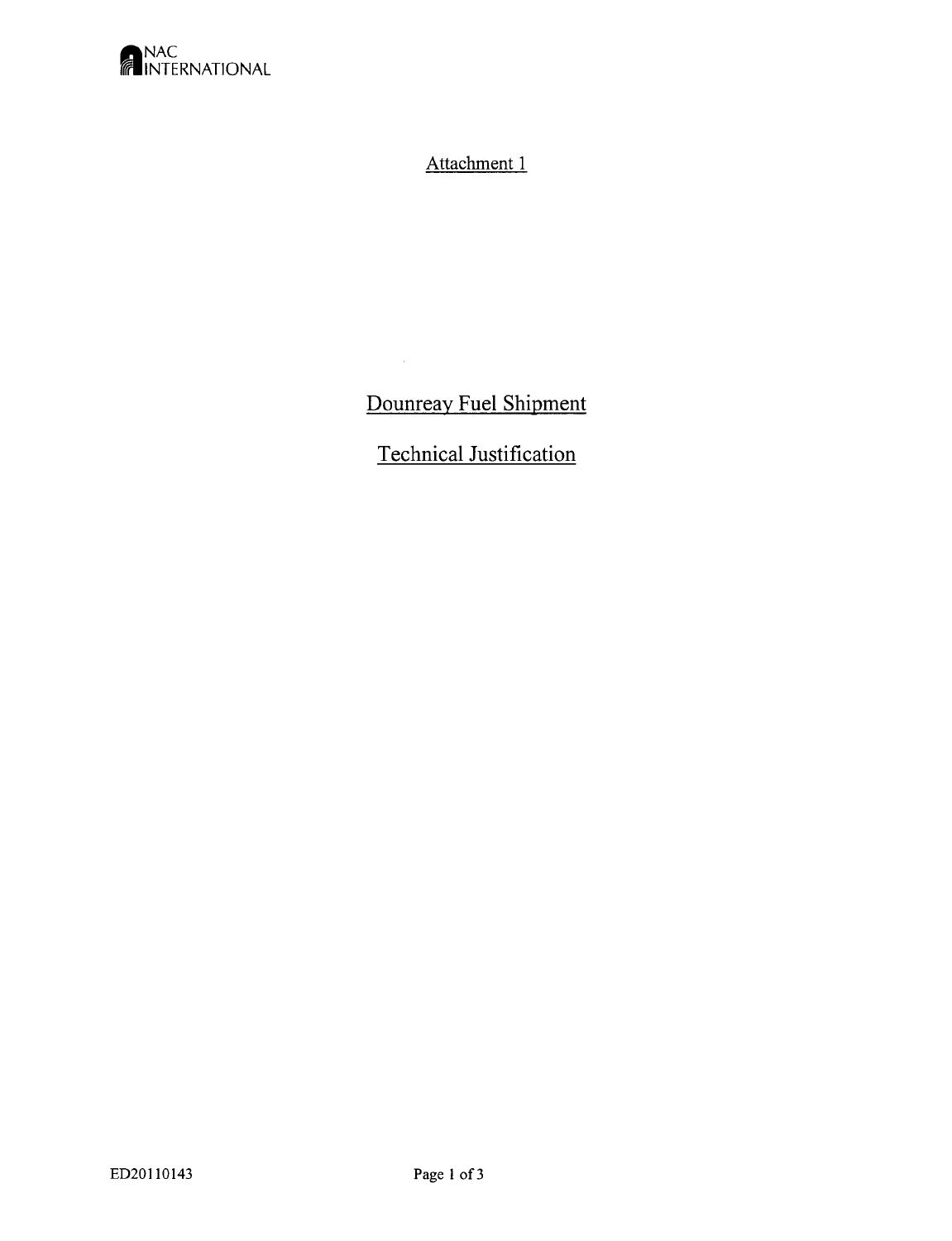

## Attachment **1**

### Structural

The bounding weights of the Dounreay fuel in a single MTR basket cell is 5 kg (11 pounds). This is significantly enveloped by the 80-pound limit per cell for the MTR basket (NAC-LWT SAR, Revision 41, Table 2.2.1-1, Note 2). A calculation was performed to evaluate the structural integrity of the Dounreay fuel for the normal and accident conditions of transport in the MTR-28 fuel basket for the NAC-LWT transport cask. In this configuration, the fuel is supported along the full length of the fuel in the MTR basket. The structural evaluations include side and end drops of the fuel in the cask using the design basis decelerations for the NAC-LWT transport cask. Hand calculations using a static loading were performed to determine the fuel rod bending stresses for the cask side drop and compressive stresses and buckling analyses for the cask end drop. The minimum safety factor for the fuel for the side drop was 1.99 and the minimum safety factor for buckling (including the compressive load) was 1.33. The calculations confirn that the fuel remains intact for the transport condition.

#### Thermal

Due to the low heat load, no additional thermal evaluations were performed. The maximum allowable heat load for the LWT-MTR basket is greater than 1 kW, which significantly bounds the <3-watt heat load for the Dounreay fuel contents.

#### Criticality and Shielding

Criticality and shielding analyses were initially performed in 1998 for five special assemblies to be transported in the NAC-LWT. These analyses demonstrated that a) sources were an order of magnitude smaller than the MTR basket design payload and b) that the **keff** for this configuration would be below 0.6, conservatively evaluated.

For this authorization request, NAC has:

- 1. Generated new shielding and criticality calculations with updated fuel input and for criticality, an updated cask model;
- 2. Applied bounding assumption to the fuel input, and re-evaluated the payload with the code forming the licensing basis of the NAC-LWT MTR basket payloads (SCALE 4.3 SAS2H and CSAS25 with the 27-group library); and,
- 3. Evaluated the bounding configuration with various updated code sequences and libraries.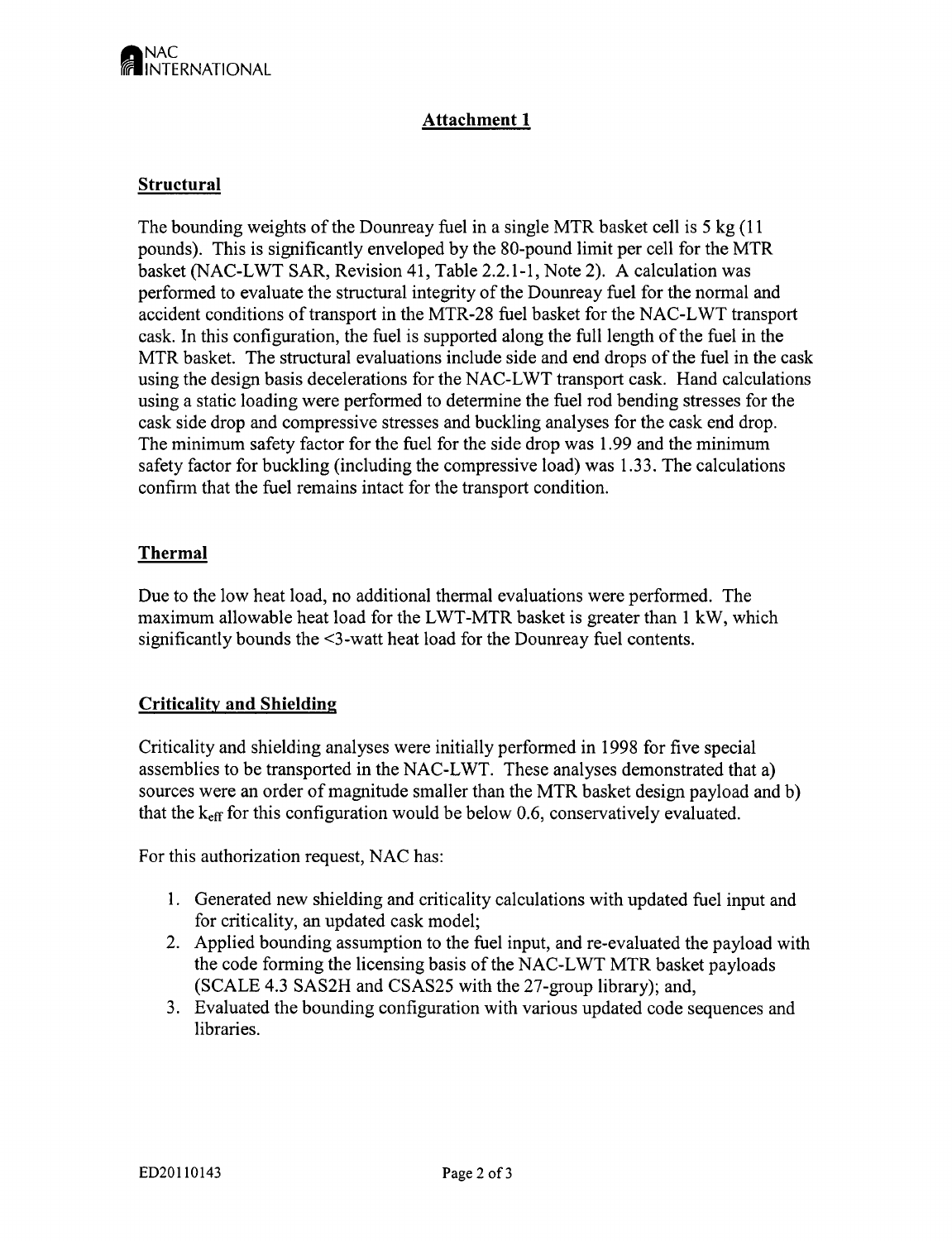## Attachment **1**

## Criticality and Shielding (continued)

Updated codes include newer versions of SCALE (including T-DEPL) and MCNP for criticality. All evaluations demonstrate that the payload requested meets all shielding and criticality limits. Proprietary PDF copies of the calculations files are included with the authorization request. The fuel types requested are listed below:

| Parameter                 | Type A          | <b>Type B</b> | Type C        |
|---------------------------|-----------------|---------------|---------------|
| # of Assemblies           |                 |               |               |
| Type of Assembly          | 4x4 Rod Lattice | Concentric    | Hexagonal 91- |
|                           | (Max 16 rods)   | Tubes $(4)$   | Rod Lattice   |
| Fuel Matrix Material      | $UO2-Mg$        | $U-A1$        | $U-A1$        |
| Clad Material             | Al/Al Alloy     | Al/ Al Alloy  | Al / Al Alloy |
| Min U-235 Enrichment, w/o | x               | 85            | 85            |
| Max U-235 Enrichment, w/o | 12              | 95            | 95            |
| Max U per Assembly, g     | 1,400           | 220           | 500           |
| Maximum Burnup, MWd/MTU   | 20,000          | 15,000        | 60,000        |
| Minimum cool time, yrs    | 25              | 10            | 20            |

Note: a) Fuel assemblies may be placed in handling canister

b) Tubes comprising the Type B assembly may be placed into separate basket openings (after potential disassembling of assembly)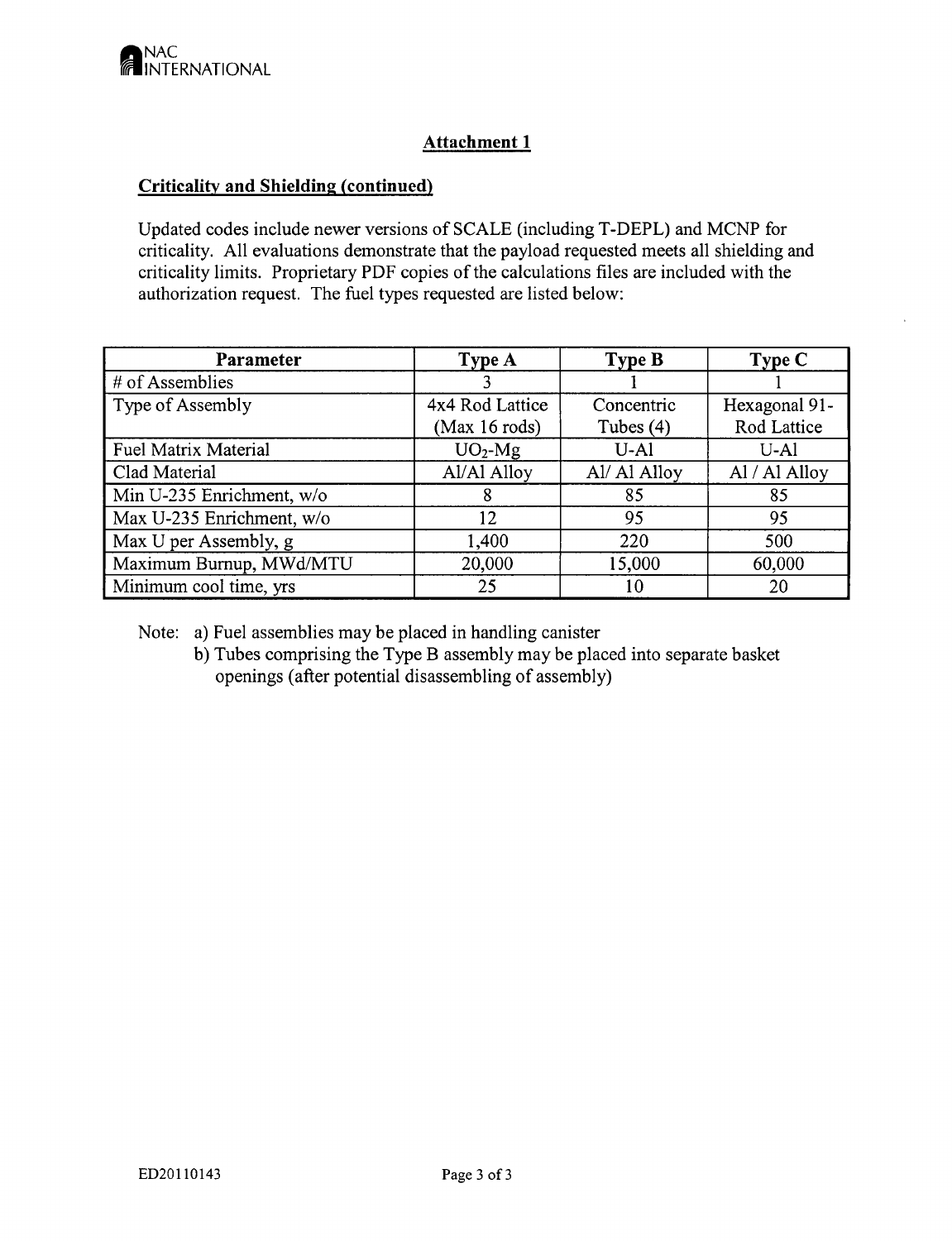#### **NAC INTERNATIONAL AFFIDAVIT PURSUANT** TO **10** CFR **2.390**

Thomas A. Danner (Affiant), Vice President, Engineering, of **NAC** International, hereinafter referred to as NAC, at 3930 East Jones Bridge Road, Norcross, Georgia 30092, being duly sworn, deposes and says that:

- 1. Affiant has reviewed the information described in Item 2 and is personally familiar with the trade secrets and privileged information contained therein, and is authorized to request its withholding.
- 2. The information to be withheld consists of
	- Calculation No. 65008000-5001 Rev. 0, and data files on CD
	- Calculation No. 65008000-6001 Rev. 0, and data files on CD

**NAC** is the owner of the information contained on the aforementioned pages, so they are considered **NAC** Proprietary Information.

- 3. **NAC** makes this application for withholding of proprietary information based upon the exemption from disclosure set forth in: the Freedom of Information Act ("FOIA"); 5 USC Sec. 552(b)(4) and the Trade Secrets Act; 18 USC Sec. 1905; and NRC Regulations 10 CFR Part 9.17(a)(4), 2.390(a)(4), and 2.390(b)(1) for "trade secrets and commercial financial information obtained from a person, and privileged or confidential" (Exemption 4). The information for which exemption from disclosure is herein sought is all "confidential commercial information," and some portions may also qualify under the narrower definition of "trade secret," within the meanings assigned to those terms for purposes of FOIA Exemption 4.
- 4. Examples of categories of information that fit into the definition of proprietary information are:
	- a. Information that discloses a process, method, or apparatus, including supporting data and analyses, where prevention of its use by competitors of NAC, without license from **NAC,** constitutes a competitive economic advantage over other companies.
	- b. Information that, if used by a competitor, would reduce their expenditure of resources or improve their competitive position in the design, manufacture, shipment, installation, assurance of quality or licensing of a similar product.
	- c. Information that reveals cost or price information, production capacities, budget levels or commercial strategies of NAC, its customers, or its suppliers.
	- d. Information that reveals aspects of past, present or future **NAC** customer-funded development plans and programs of potential commercial value to **NAC.**
	- e. Information that discloses patentable subject matter for which it may be desirable to obtain patent protection.

The information that is sought to be withheld is considered to be proprietary for the reasons set forth in Items 4.a, 4.b, and 4.d.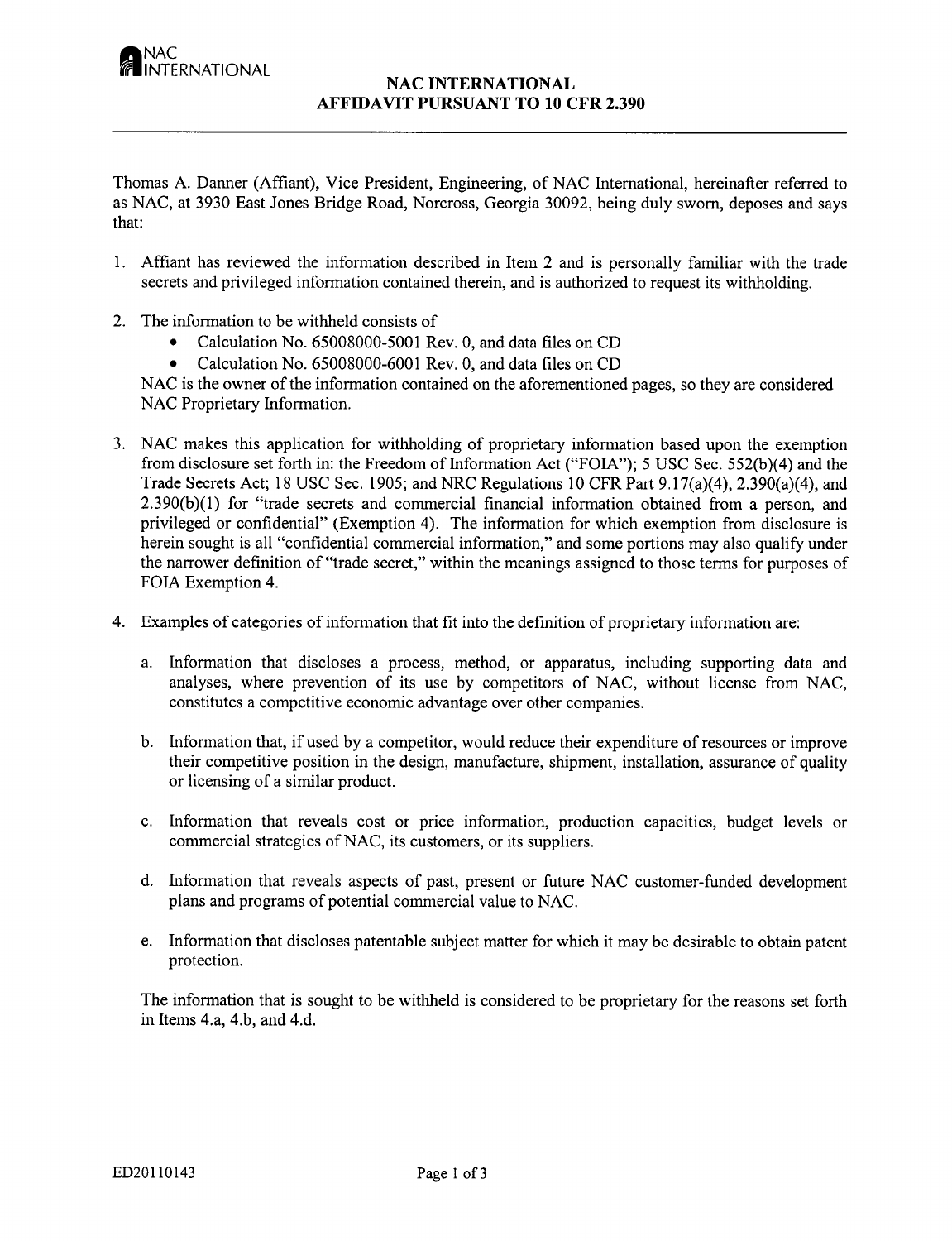<sub>I</sub>NAC<br>IINTERNATIONAL

- *5.* The information to be withheld is being transmitted to the NRC in confidence.
- 6. The information sought to be withheld, including that compiled from many sources, is of a sort customarily held in confidence by NAC, and is, in fact, so held. This information has, to the best of my knowledge and belief, consistently been held in confidence by NAC. No public disclosure has been made, and it is not available in public sources. All disclosures to third parties, including any required transmittals to the NRC, have been made, or must be made, pursuant to regulatory provisions or proprietary agreements, which provide for maintenance of the information in confidence. Its initial designation as proprietary information and the subsequent steps taken to prevent its unauthorized disclosure are as set forth in Items 7 and 8 following.
- 7. Initial approval of proprietary treatment of a document/information is made by the Vice President, Engineering, the Project Manager, the Licensing Engineer, or the Director, Licensing – the persons most likely to know the value and sensitivity of the information in relation to industry knowledge. Access to proprietary documents within **NAC** is limited via "controlled distribution" to individuals on a "need to know" basis. The procedure for external release of **NAC** proprietary documents typically requires the approval of the Project Manager based on a review of the documents for technical content, competitive effect and accuracy of the proprietary designation. Disclosures of proprietary documents outside of **NAC** are limited to regulatory agencies, customers and potential customers and their agents, suppliers, licensees and contractors with a legitimate need for the information, and then only in accordance with appropriate regulatory provisions or proprietary agreements.
- 8. **NAC** has invested a significant amount of time and money in the research, development, engineering and analytical costs to develop the information that is sought to be withheld as proprietary. This information is considered to be proprietary because it contains detailed descriptions of analytical approaches, methodologies, technical data and/or evaluation results not available elsewhere. The precise value of the expertise required to develop the proprietary information is difficult to quantify, but it is clearly substantial.

Public disclosure of the informnation to be withheld is likely to cause substantial harm to the competitive position of NAC, as the owner of the information, and reduce or eliminate the availability of profit-making opportunities. The proprietary information is part of NAC's comprehensive spent fuel storage and transport technology base, and its commercial value extends beyond the original development cost to include the development of the expertise to determine and apply the appropriate evaluation process. The value of this proprietary information and the competitive advantage that it provides to **NAC** would be lost if the information were disclosed to the public. Making such information available to other parties, including competitors, without their having to make similar investments of time, labor and money would provide competitors with an unfair advantage and deprive **NAC** of the opportunity to seek an adequate return on its large investment.